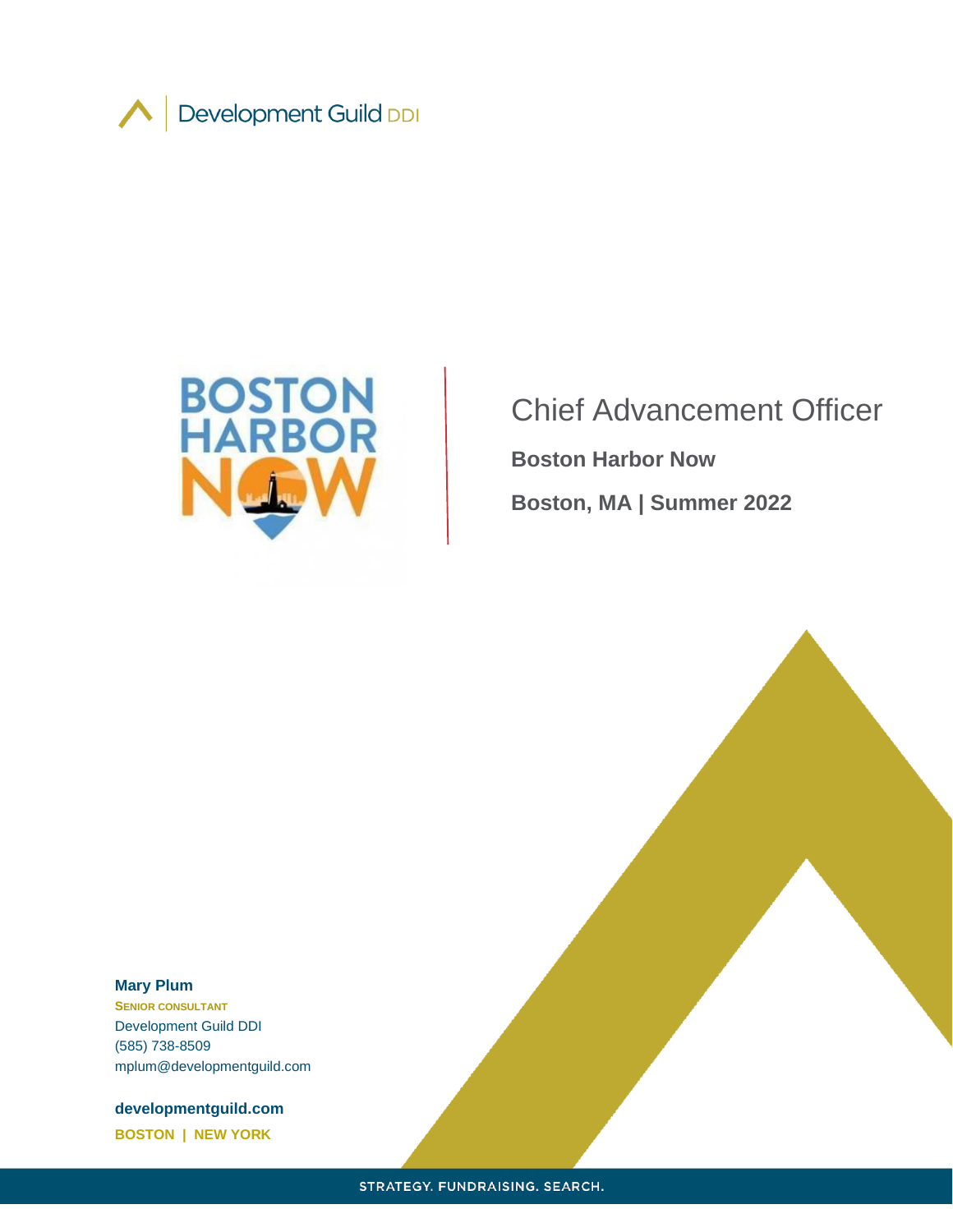*Boston Harbor Now seeks a strategic and creative Chief Advancement Officer to accelerate fundraising and oversee the development program, raising the profile and the funds needed to fulfill the organization's vision.*

> *"Today the Harbor is critical to the health and well-being of our citizens and economy. Looking ahead, as we continue to face the challenges of climate change, racial and economic inequality, and public health, I am confident we can come together to create an even more vibrant, resilient, and welcoming Harbor that benefits everyone."*

> > *– Kathy Abbott, President & CEO*

# **About Boston Harbor Now**

A generation ago, Boston Harbor was quite literally a dump. A swim in the harbor meant a trip to the hospital. Spectacle Island was a smoldering trash pile. The industrial waterfront was suffering from decades of decline and disrepair. Today, the Harbor is a shining example of the transformation that can occur after decades of advocacy, infrastructure improvements and environmental stewardship. Decades of work and billions of dollars in public and private investment laid the groundwork for today's waterfront renaissance.

Boston Harbor Now (BHN), a nonprofit at the forefront of this transformation, envisions a vibrant, welcoming, and resilient Boston Harbor, Waterfront, and Islands for the benefit of everyone. Their mission is to ensure that these unique regional resources are accessible, inclusive, and properly adapted to the risks of climate change.

BHN focuses on three pillars: **Coastal Resilience**, **Access**, and **Equity**. Current priority projects underway include the **Stone Living Lab**, focused on finding nature-based solutions to sea level rise, and [Harborwalk 2.0,](https://www.bostonglobe.com/opinion/2018/08/13/seize-moment-boston-harborwalk/Kpu9MqDrDVAy0BQ32GHIGM/story.html) a framework that imagines a bolder vision for the waterfront in Boston as well as



surrounding communities and the islands. It goes beyond the existing regulations in anticipation of building a more equitable waterfront that is prepared for the coastal impacts of climate change. As the legislated partner of the Boston Harbor Islands National and State Park and the City's partner for the Harborwalk, BHN prioritizes equitable access through their public access program, activation and programs to make these spaces more inviting, operational and infrastructure improvements, and awareness and promotion.

This work results in multiple benefits including the increased utilization of the Boston Harbor Islands National and State Park, waterfront and open spaces by an increasingly diverse audience, effective shoreline adaptation to prepare for climate change and sea level rise, improved equitable connectivity to, along, and across the Harbor, and thriving maritime industries and port of Boston.

For more information about Boston Harbor Now, please visit: [www.bostonharbornow.org](http://www.bostonharbornow.org/)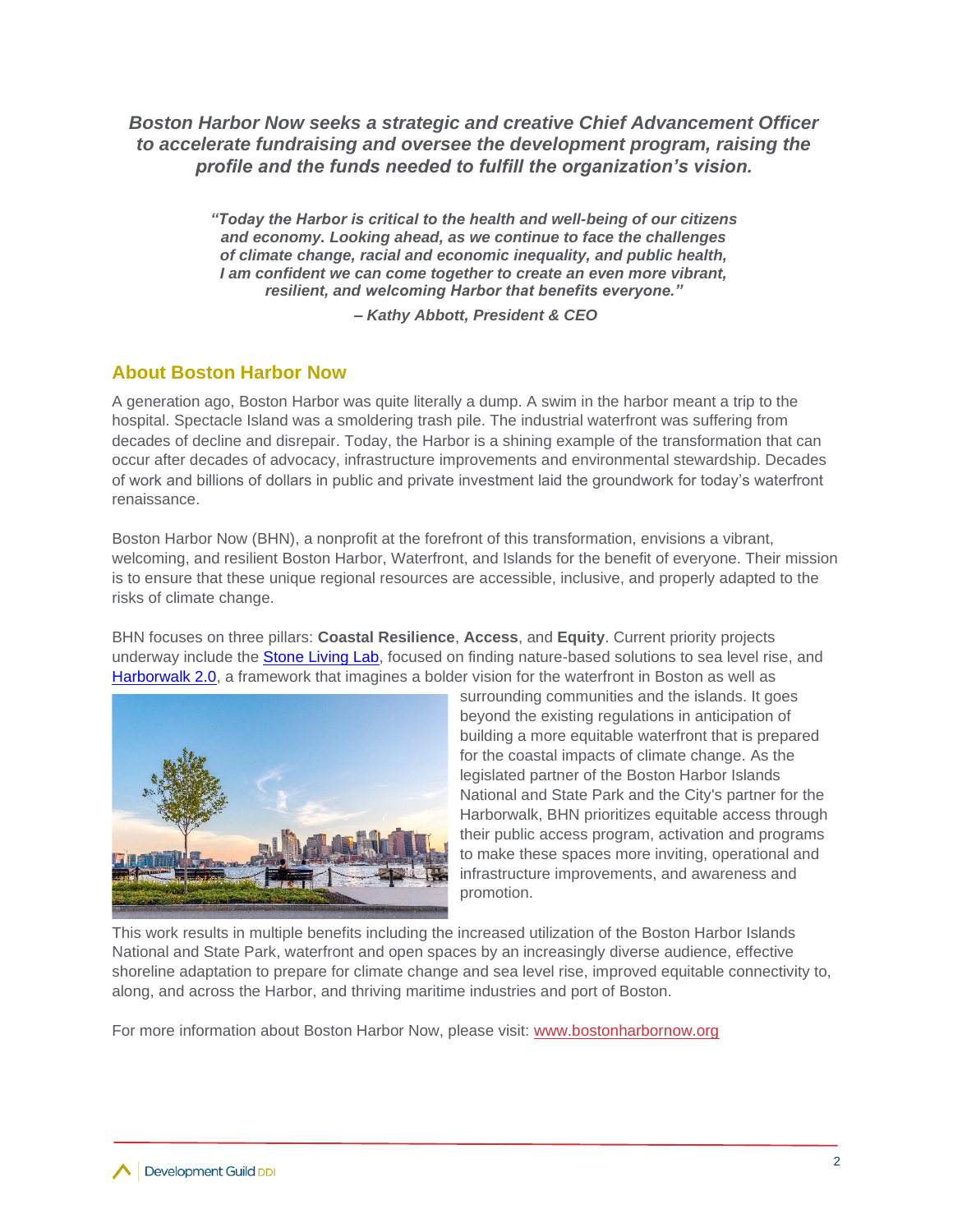### **Commitment to a Representative Staff and Board**

BHN is committed to a diverse board and staff that reflects the communities served throughout Greater Boston. As seen in the Changing Faces of Greater Boston report from the Boston Foundation, Boston is becoming more diverse in race and ethnicity. BHN has made progress and is actively recruiting more racially diverse board and staff leadership.

- 26% of Board of Trustees are people of color
- 41% of Board of Advisors are people of color
- 22% of staff are LGBTQ+ or nonbinary
- 40% of staff are people of color

Following the nation-wide protests of racial injustice in 2020, staff also initiated a 3-year effort for an allstaff diversity, equity, and inclusion training program with an outside facilitator. The BHN board has also formed a DEI working group with the goal to have BHN's values be a part of who they are and how they operate. BHN is currently working with a diversity consultant to develop and execute a strategy based on the following commitment:

*"Boston Harbor Now is an intentionally diverse workplace. We are intentional about hiring, developing, and retaining people of color at all levels. We don't just accept differences – we celebrate them, we value them, we promote them, and we thrive on them for the benefit of our employees, volunteers, supporters, partners, and community. We recognize that people bring their personal histories*  to work and that we make better decisions when we include a wide range of *experiences and opinions. Diversity refers not only to race and gender, but also to an array of human differences including culture, ethnicity, geography, socioeconomic position, ability, sexual preference, experience, background, perspective, and more that exist in the community and are reflected in the workforce. We value using a race equity lens to manage the organization and create spaces for conversations on race and ongoing staff engagement and empowerment to redesign policies, practices, services, and programs. Boston Harbor now strongly believes that diversity plays an essential role in our mission, fostering innovation and creativity, attracting the best candidates to our team, and enhancing our ability to serve."*

### **About Philanthropy at Boston Harbor Now**

BHN seeks broad community and financial support to make progress towards goals of equitable access for all people and the sustainability of the Boston Harbor and Islands. Supporters are committed to the

future of these marvelous places as a 21st-century model for public access and climate resilience. BHN raises money for its advocacy work and for park improvements and programs on the waterfront and on the Harbor Islands. BHN's mission and programs span nonprofit sectors allowing prospects and donors with wide-ranging interests and priorities to connect at BHN on a multitude of issues – including climate change, social justice, access for under-served groups, arts and culture, health, and education.

Since BHN's founding in 2016, the organization has doubled its fundraising revenue from \$1.5M to \$3.5M

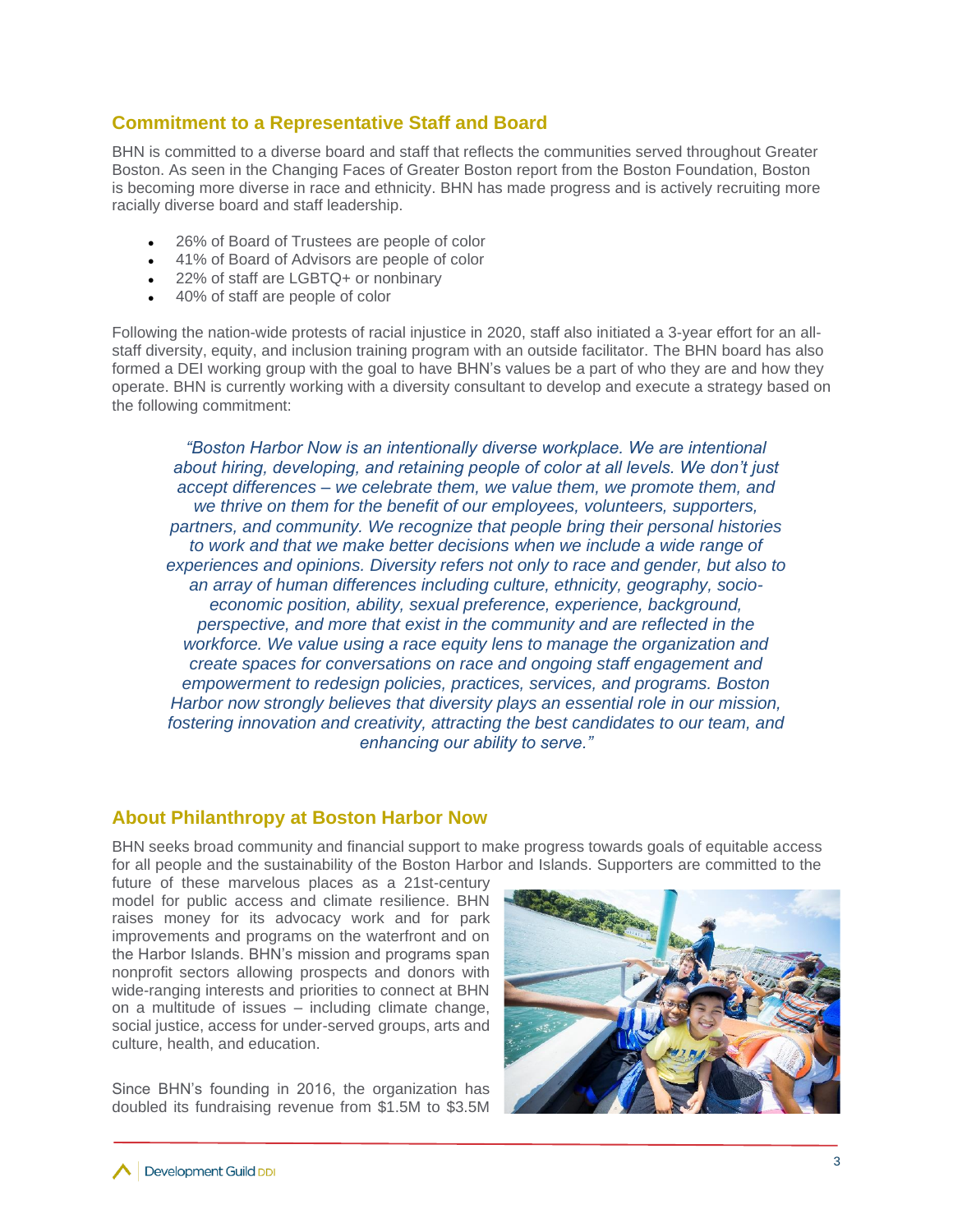annually. A number of fundraising vehicles have been created and need to be further developed and accelerated to increase unrestricted as well as restricted giving. BHN has had success with both individual and institutional giving, particularly in terms of increasing support from the Board and through sponsorship of two events per year. BHN continues to grow its base for annual giving as well and recently launched a Membership Program and Business Partners Program. The incoming CAO will benefit from a Salesforce database that is set up for donor tracking, with clean data and screening information that is updated annually. BHN is committed to continuing to build a comprehensive development program, particularly as it relates to identification, cultivation, and solicitation of new constituents. It is important to note that BHN does not have a built-in constituency like schools and hospitals.

BHN's board is highly engaged, consisting of 21 Trustees, 7 Ex-Officio Trustees, 30 Advisors, and 3 Trustees Emeriti. As philanthropy is a primary responsibility of each Trustee, there is no separate Development Committee. Trustees have been generous in sharing their networks and with their individual financial support; 100% of them give to BHN annually and Board Giving has more than doubled since FY19. Advisors bring a range of content expertise and serve as a pipeline for Trusteeship.

# **About the Chief Advancement Officer Position**

This is an important opportunity to join a diverse team of talented individuals who work closely with public agencies, communities, and private and nonprofit partners.

As a member of the executive team and reporting to the President & CEO, the CAO will work collaboratively as a member of the Executive Team to lead, manage, and implement all aspects of development while serving as an important external ambassador. The CAO will partner with the President & CEO and Board to lead and implement a comprehensive development plan while working closely with the communications team on development marketing and the integration of fundraising messaging. Key priorities of the CAO will be to develop and implement strategies to grow existing donors, to identify, cultivate, and steward new funding sources, to prioritize Board development and recruitment, and to implement sustainable systems that enhance and measure productivity. The CAO will manage a team of three development staff: a Director of Development, a Development Coordinator, and a



Development Assistant.

The right candidate will be a collaborative and innovative development professional with a track record of creative, strategic leadership and management. A team player, capable of communicating and working effectively with the Board and a diverse and growing staff, they will collaborate to make strategic decisions to raise the profile and the funds to fulfill the organization's vision.

### **Key Responsibilities**

#### *Strategic Leadership and Staff Management*

- Oversee a comprehensive, proactive development plan focused on major gifts, annual giving, foundation and corporate grants, and prospect identification and engagement that generates diverse financial support for the organization
- Collaborate with the Executive Team and staff to develop and implement BHN's strategies and initiatives and maximize growth in fundraising
- Strategize and partner with CEO in board recruitment, development, and support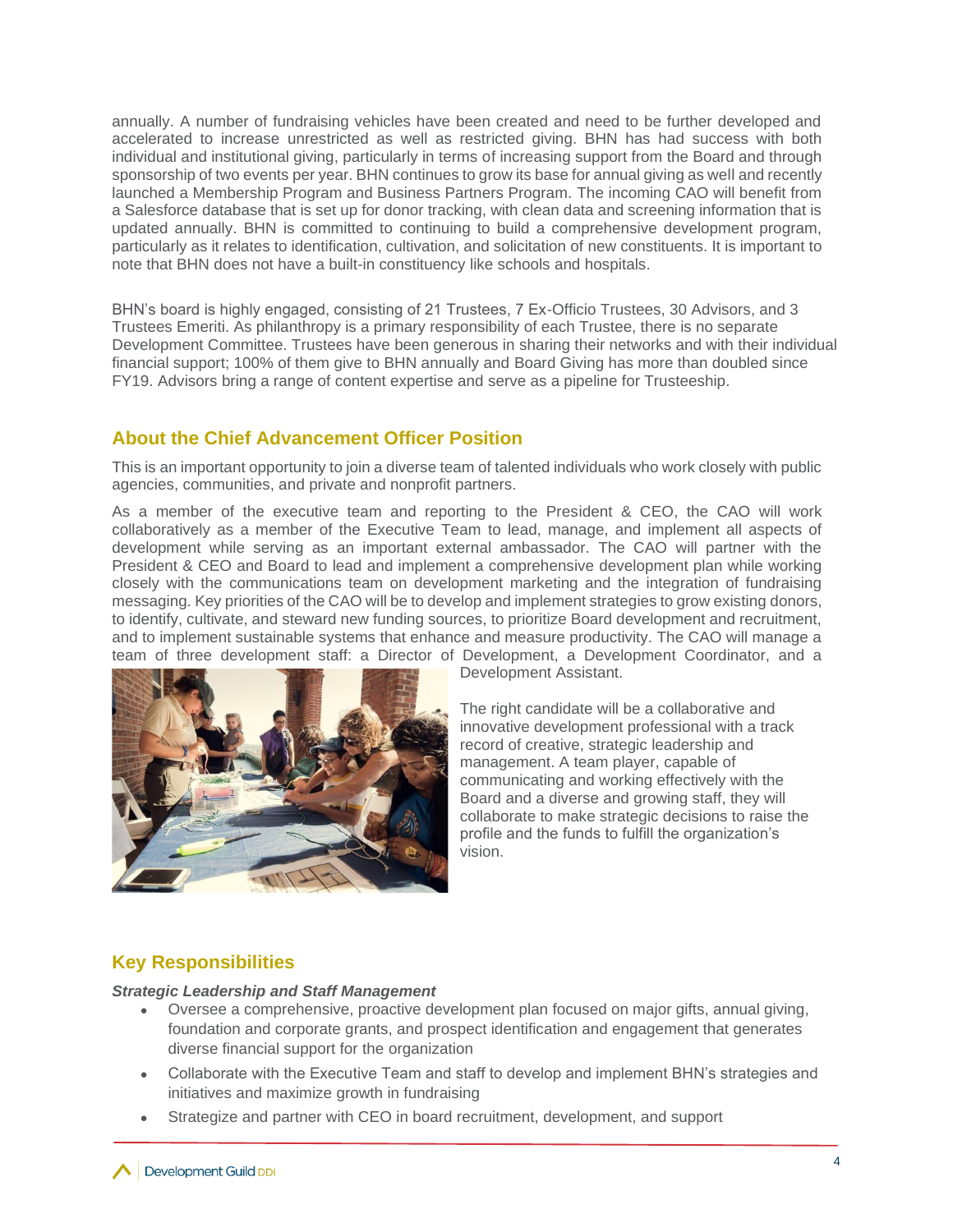- Lead, manage and cultivate the development staff and incorporate all staff and volunteers in the development function
- Work in collaboration with the Chief Administrative Officer to ensure the organization's fiscal practices and approaches result in timely and accurate budgets, adequate/strategic funding, and employee understanding of programmatic finances to execute on Boston Harbor Now's priorities.
- Create a development communications plan and work with the communications team to integrate of fundraising messaging into organizational marketing.

### *Fundraising*

- Partner with and support the President and CEO and Board of Trustees on all major fundraising initiatives, including implementing a comprehensive development strategy for individual, corporate, foundation, and government grants
- Develop relationships with various external stakeholders, knitting together the work of BHN's communications and marketing efforts, approach to philanthropy, and key strategic partnerships
- Manage and solicit a portfolio of important, long-term individual donor and partner relationships
- Oversee research of funding sources and trends and development of proposals to position Boston Harbor Now for future growth



- Monitor development information and performance, presenting analysis to Board and staff
- Increase all sources of donations over time, consistent with the organizational strategy and plans

### **Key Qualifications**

#### *Ideal Qualifications*

- Experience setting best practice standards and achieving ambitious fundraising goals, supervising fundraising staff, budgeting, and development communications
- Record of success identifying, cultivating, soliciting, and stewarding a portfolio of individual donors at the 5- and 6-figure gift level
- Demonstrated ability to grow a sustainable fundraising program; elevating donor relationships and increasing gifts over time from non-built-in constituencies
- Ability to establish productive and collaborative relationships with a multitude of stakeholders including Trustees, donors, staff, volunteers, and philanthropic partners
- Experience supervising staff and working effectively as part of an executive team
- Experience as a strategic thinker—who is creative, innovative, and takes initiative
- Committed to the values of diversity, equity, and inclusion
- Excellent verbal, written and problem-solving skills, strong knowledge of use of media and external partnerships, demonstrated ability to expand brand awareness
- Highly organized, detail-oriented with excellent management skills
- Ability to multi-task and meet deadlines; can work within an ambitious, fast-moving environment while also driving toward clarity and solutions; demonstrated resourcefulness in setting priorities and guiding investments in people and systems.